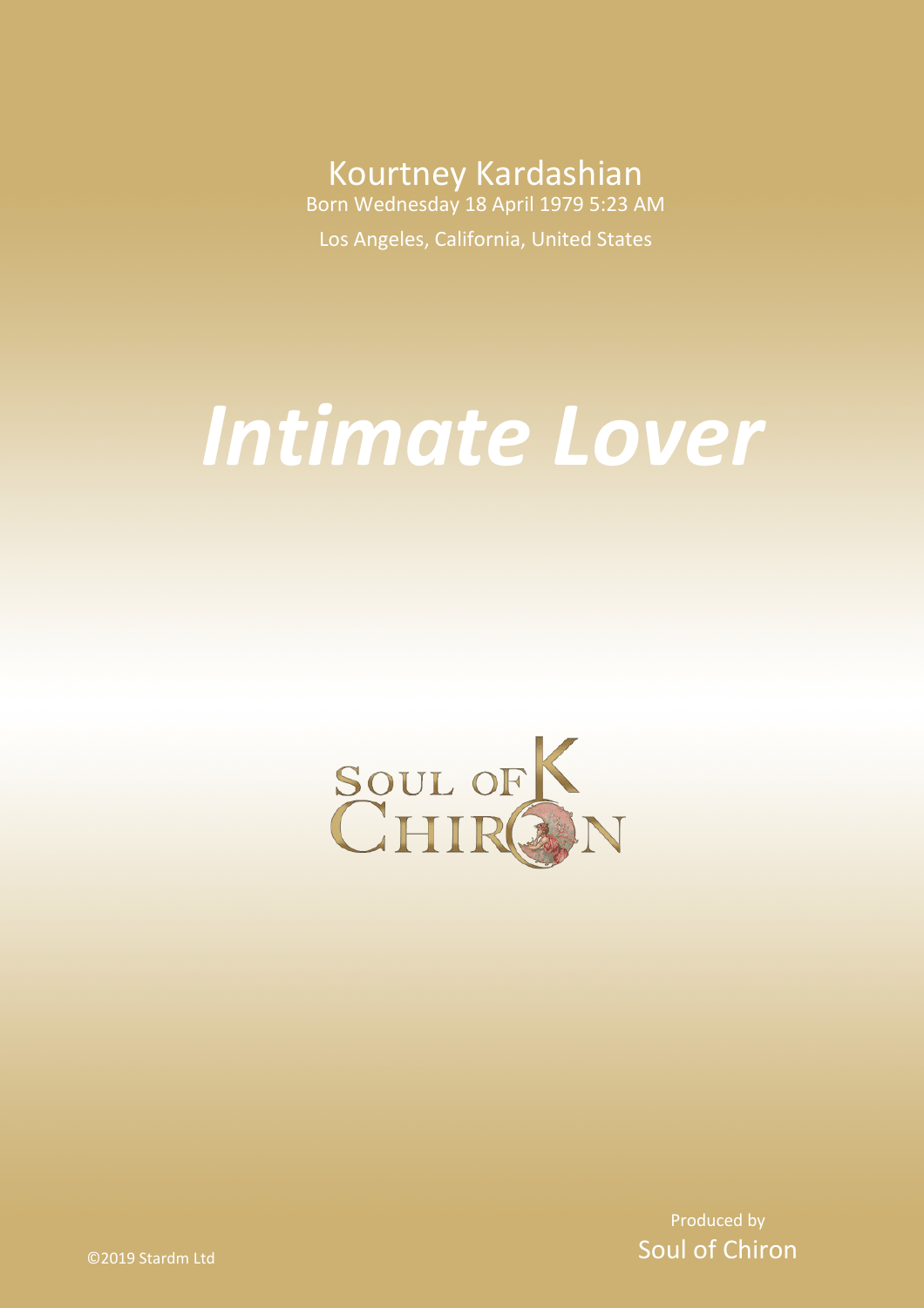

Kourtney Kardashian

Born Wednesday 18 April 1979 Local Time 05:23 AM Universal Time 01:23 PM Los Angeles, California, United States Long:118°14'W Lat:34°03'N

Geocentric Tropical Placidus True Node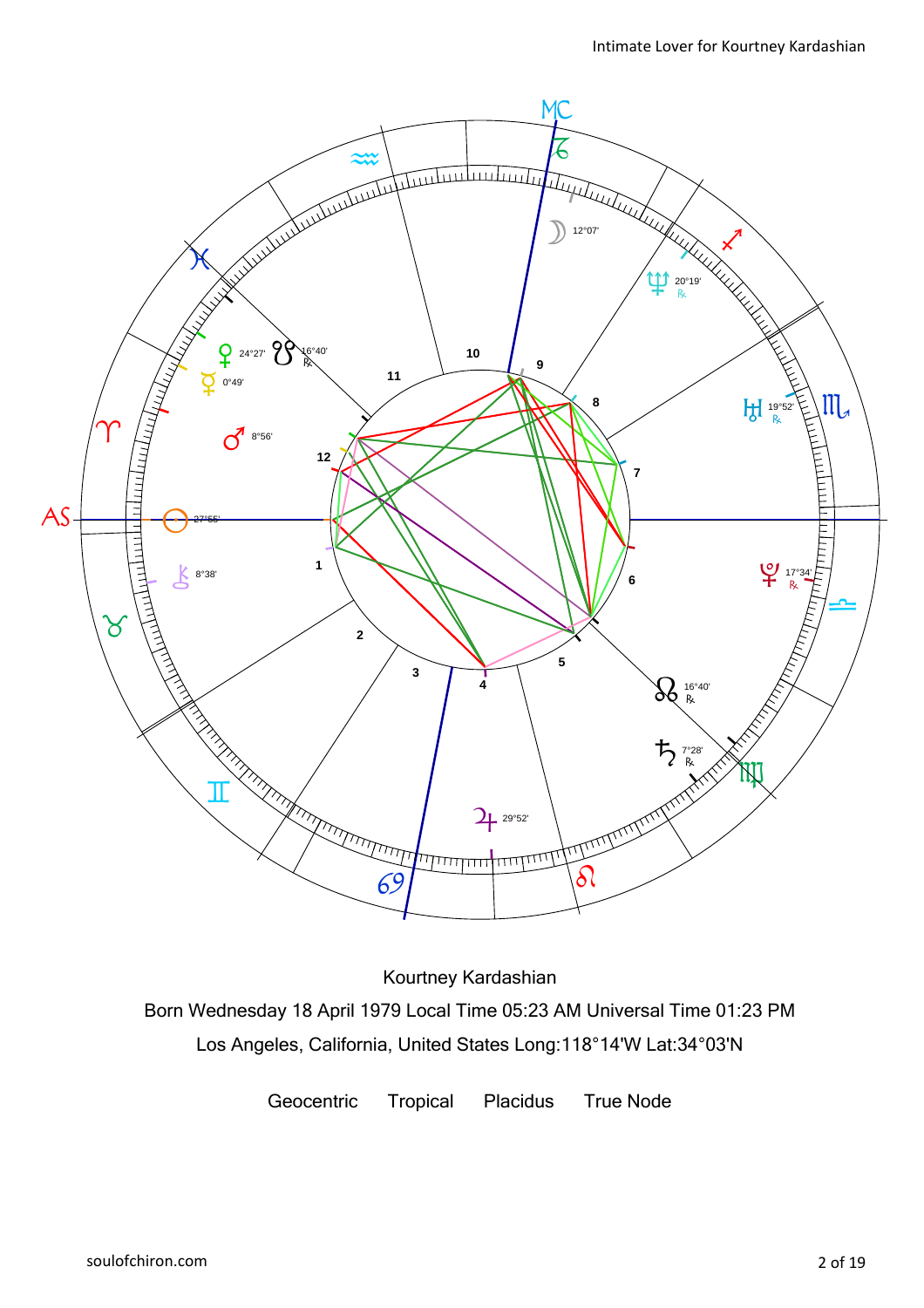| Planet/Point                                                     |               | Sign                       | Element     | <b>Modality</b> | <b>Position</b> | <b>House</b> |        |
|------------------------------------------------------------------|---------------|----------------------------|-------------|-----------------|-----------------|--------------|--------|
| $\left( \begin{array}{c} \bullet \\ \bullet \end{array} \right)$ | Sun           |                            | Aries       | Fire            | Cardinal        | 27°55'       | 12th   |
| )                                                                | Moon          | $\mathcal{A}$              | Capricorn   | Earth           | Cardinal        | 12°07'       | 9th    |
| ទ្                                                               | Mercury       |                            | Aries       | Fire            | Cardinal        | 0°49'        | 12th   |
| ¥                                                                | Venus         | $\chi$                     | Pisces      | <b>Water</b>    | Mutable         | 24°27'       | 12th   |
| ්                                                                | Mars          |                            | Aries       | Fire            | Cardinal        | 8°56'        | 12th   |
| $\mathcal{L}_{\mathsf{F}}$                                       | Jupiter       | 69                         | Cancer      | <b>Water</b>    | Cardinal        | 29°52'       | 4th    |
| $\bm{\mathit{t}}_{2}$                                            | Saturn        | Щ                          | Virgo       | Earth           | Mutable         | 7°28' R      | 5th    |
| ਮ੍ਹਿ                                                             | <b>Uranus</b> | $\mathfrak{m}$             | Scorpio     | Water           | Fixed           | 19°52' R     | 7th    |
| Ψ                                                                | Neptune       | $\boldsymbol{\mathcal{K}}$ | Sagittarius | Fire            | Mutable         | 20°19' R     | 8th    |
| ೪                                                                | Pluto         | ≃                          | Libra       | Air             | Cardinal        | 17°34' R     | 6th    |
| AS                                                               | Ascendant     |                            | Aries       | Fire            | Cardinal        | 27°56'       | $\sim$ |
| MC                                                               | MidHeaven     | $\lambda$                  | Capricorn   | Earth           | Cardinal        | 17°08'       | $\sim$ |
| 88                                                               | North Node    | Щ                          | Virgo       | Earth           | Mutable         | 16°40' R     | 6th    |
| 飞                                                                | Chiron        | ୪                          | Taurus      | Earth           | Fixed           | 8°38'        | 1st    |

### Planetary Positions

### House Cusp Positions

| House           | Sign        | Position        | House | Sign                       | Position |
|-----------------|-------------|-----------------|-------|----------------------------|----------|
| 1st             | $\gamma$    | 27°56'          | 7th   | $\equiv$                   | 27°56'   |
| 2 <sub>nd</sub> | $\mathbb T$ | 0°21'           | 8th   | $\boldsymbol{\mathcal{Z}}$ | 0°21'    |
| 3rd             | $\mathbb I$ | $24^{\circ}42'$ | 9th   | $\mathscr{L}$              | 24°42'   |
| 4th             | 69          | 17°08'          | 10th  | $\overline{\mathcal{L}}$   | 17°08'   |
| 5th             | δl          | 12°06'          | 11th  | $\widetilde{\sim}$         | 12°06'   |
| 6th             | Щ           | 14°37'          | 12th  | χ                          | 14°37'   |

| <b>Element Emphasis - Total Points</b> |  |  |
|----------------------------------------|--|--|
|----------------------------------------|--|--|

### Modality Emphasis - Total Points

|  |  | Air Fire Earth Water Cardinal Fixed Mutable |  |
|--|--|---------------------------------------------|--|
|  |  | 1 15 8 6 23 1 6                             |  |

### Planetary Weight Point System

| Sun & Moon            | 4 points each | Uranus, Neptune & Pluto        | 1 point each |
|-----------------------|---------------|--------------------------------|--------------|
| Mercury, Venus & Mars | 3 points each | <b>Ascendant (Rising Sign)</b> | 4 points     |
| Jupiter & Saturn      | 2 points each | Midheaven                      | 2 points     |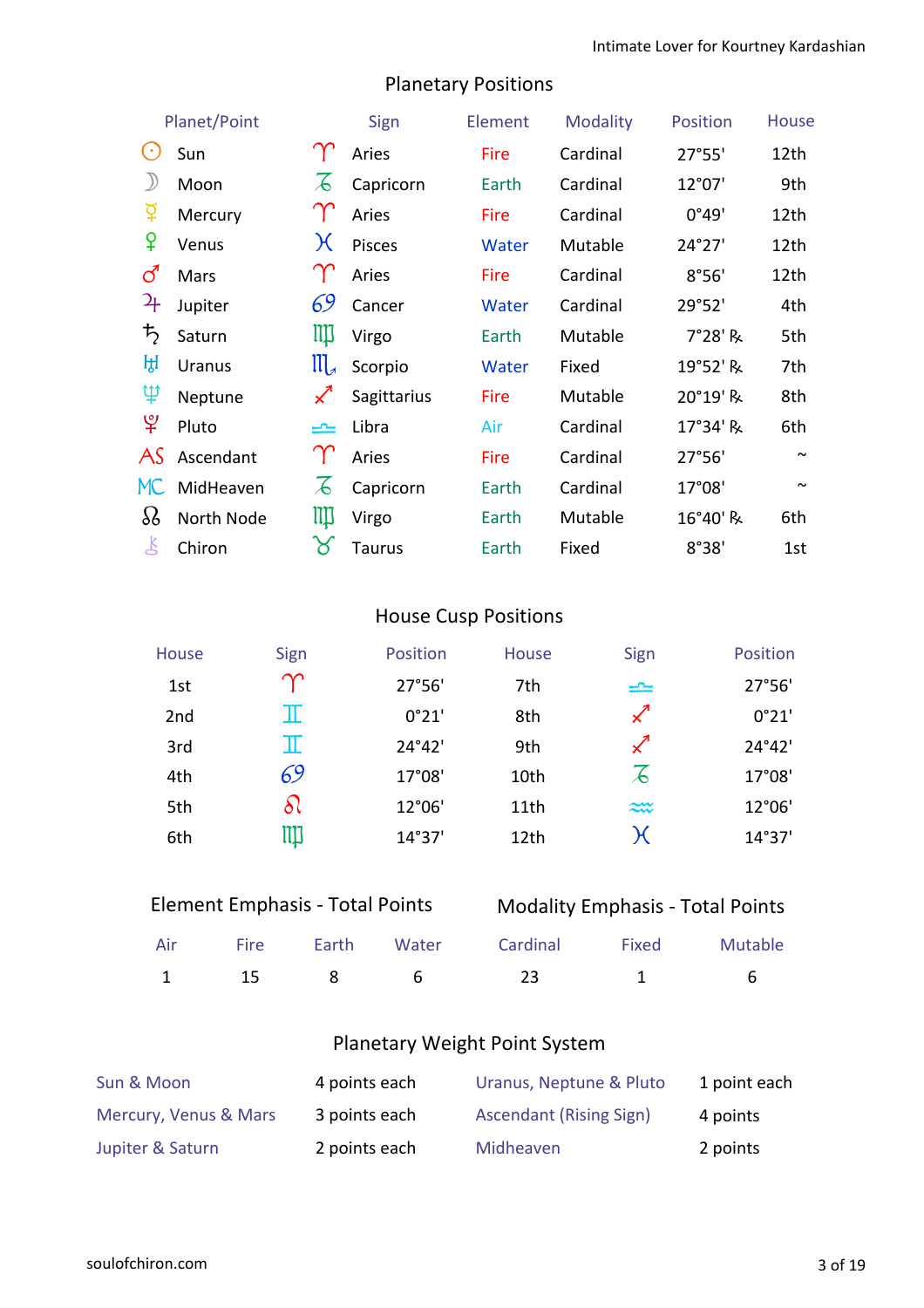

| $_{\odot}$        |              | 4               | Sun Squares Jupiter            |
|-------------------|--------------|-----------------|--------------------------------|
| ⊙                 | Λ            | Ψ               | <b>Sun Trines Neptune</b>      |
| $_{\odot}$        |              | ය AS            | Sun Conjuncts Ascendant        |
| $\mathcal{D}$     | п            | ර               | <b>Moon Squares Mars</b>       |
| $\mathcal{D}$     | $\wedge$     | $\bm{\ddot{5}}$ | <b>Moon Trines Saturn</b>      |
| $\mathcal{D}$     | п            | ¥               | Moon Squares Pluto             |
| $\mathcal{D}$     | ൪            | МC              | Moon Conjuncts MidHeaven       |
| $\mathcal{D}$     | Λ            | B               | Moon Trines North Node         |
| $\mathcal{D}$     | Λ            | Ľ               | <b>Moon Trines Chiron</b>      |
| ¥                 | đ            | ¥               | <b>Mercury Conjuncts Venus</b> |
| ¥                 | Δ            | 4               | <b>Mercury Trines Jupiter</b>  |
| ¥                 | Λ            | 4               | Venus Trines Jupiter           |
| ¥                 | Λ            | ਸ਼੍ਰ            | <b>Venus Trines Uranus</b>     |
| ¥                 | п            | Ψ               | <b>Venus Squares Neptune</b>   |
| ₽                 | ൙            | B               | Venus Opposes North Node       |
| ¥                 |              | Ŗ               | Venus Semisquare Chiron        |
| ď                 | $\pi$        | $\bm{\bar{5}}$  | <b>Mars Quincunx Saturn</b>    |
| ර                 | $\checkmark$ | 飞               | Mars Semisextile Chiron        |
| 4                 |              | AS.             | Jupiter Squares Ascendant      |
| 4                 |              | B               | Jupiter Semisquare North Node  |
| $\mathcal{L}_{2}$ |              | Ľ               | <b>Saturn Trines Chiron</b>    |

 $\mathbb{H} \times \mathbb{P}$  Uranus Semisextile Neptune

### Planet Aspect List

| Щ.     |                                  | $*$ MC        | Uranus Sextiles MidHeaven               |
|--------|----------------------------------|---------------|-----------------------------------------|
|        | $H \times \mathcal{B}$           |               | <b>Uranus Sextiles North Node</b>       |
| Ψ      |                                  |               | $\frac{1}{2}$ Neptune Sextiles Pluto    |
| Ψ      |                                  |               | $\triangle$ AS Neptune Trines Ascendant |
| Ψ      |                                  | ⊓ &           | Neptune Squares North Node              |
|        |                                  |               | Ψ □ MC Pluto Squares MidHeaven          |
|        | $\mathcal{L} \times \mathcal{B}$ |               | Pluto Semisextile North Node            |
| AS 1 0 |                                  |               | <b>Ascendant Conjuncts Sun</b>          |
| AS ⊡   |                                  | $\rightarrow$ | Ascendant Squares Jupiter               |
| MC d   |                                  | $\mathbb{D}$  | MidHeaven Conjuncts Moon                |
|        |                                  |               | MidHeaven Sextiles Uranus               |
|        |                                  | МС ロ 毕        | MidHeaven Squares Pluto                 |
| MC ∧   |                                  | δś            | MidHeaven Trines North Node             |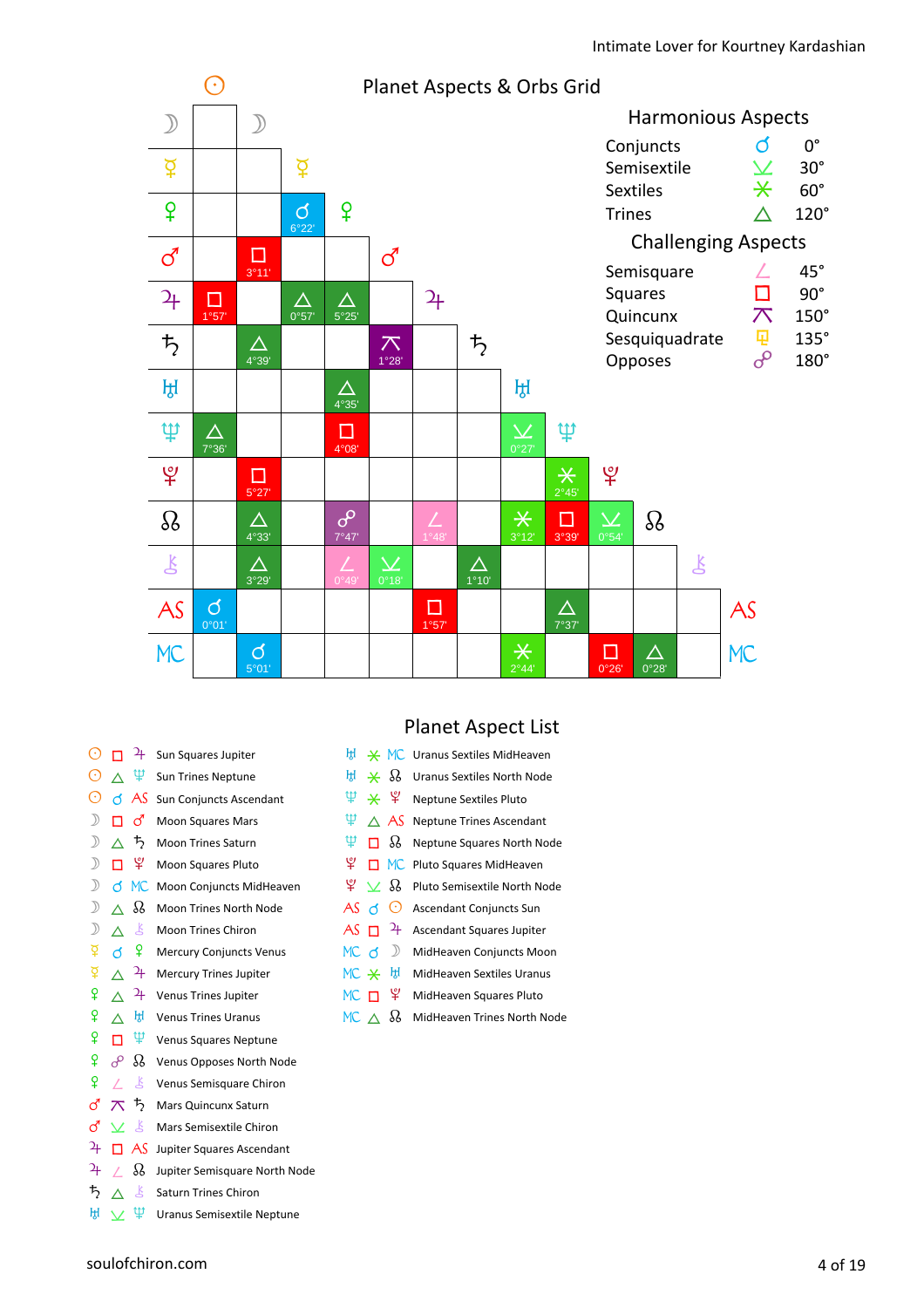#### Hi Kourtney,

Welcome to your Intimate Lover interpretation, please check that the birth details are correct.

This explicit and honest look at an individual's sensuality and their capacity to indulge their sexual fantasies is based on interpretations of the planets and the relationships they form within your horoscope.

The interpretation of the Sun's position signifies what making loves means to you. The Moon's position indicates the way you 'perform' each time you make love. Mercury tells us your thoughts and self-expression when making love. Venus determines what you value and need most in your lovemaking. Mars helps you understand the driving force of your sexuality. Jupiter indicates your capacity and desire for lovemaking. Saturn lets you know where you feel most awkward or inhibited. The other planets Uranus, Neptune and Pluto signify generational aspirations.

The interactions between the planets within your birth chart are called 'Aspects'. These are given a Star Rating from one to five to show their relative importance in your Intimate Lover. To the right of each pair of 'aspect' symbols is a group of five stars; the more dark stars there are the stronger the connection.

#### **Kourtney's sexual nature**

#### **Kourtney's energy level**

#### Fire element strong

You are not afraid to approach your sex life in an active and dynamic way, and well able to take the initiative. You react outwardly (and often spontaneously) and believe in overcoming predicaments through concerted action. You may be inclined to have a hot temperament and it's not difficult for you to be either passionate or alternatively get upset - but you calm down just as easily.

#### **Kourtney's thoughtfulness**

#### Air element weak

You may have difficulty in expressing yourself rationally, not having a wide-ranging view and lacking the necessary insights. Grasping the theoretical side of your sex life is something that completely evades you; with such an absence of a detached viewpoint, you can take things rather too personally and should be aware that you also get hurt fairly easily.

#### **Kourtney's sexual temperament**

#### **Kourtney's capabilities**

#### Cardinal modality strong

You have an imaginative, direct approach to your love-making and are quick to exploit any opportunities or openings you find. This type of approach often means you lack a degree of refinement and sensitivity. However, both mentally and physically you possess much staying power, constantly striving towards obtaining the object of your desire.

#### **Kourtney's consistency**

#### Fixed modality weak

You may find it difficult to focus on one particular activity and feel that any form of restriction, when applied to the way you behave, difficult to accept. Your inability to concentrate or show any form of restraint may be somewhat exasperating for others. Having any real sense of assurance and stability does not come very easily for you.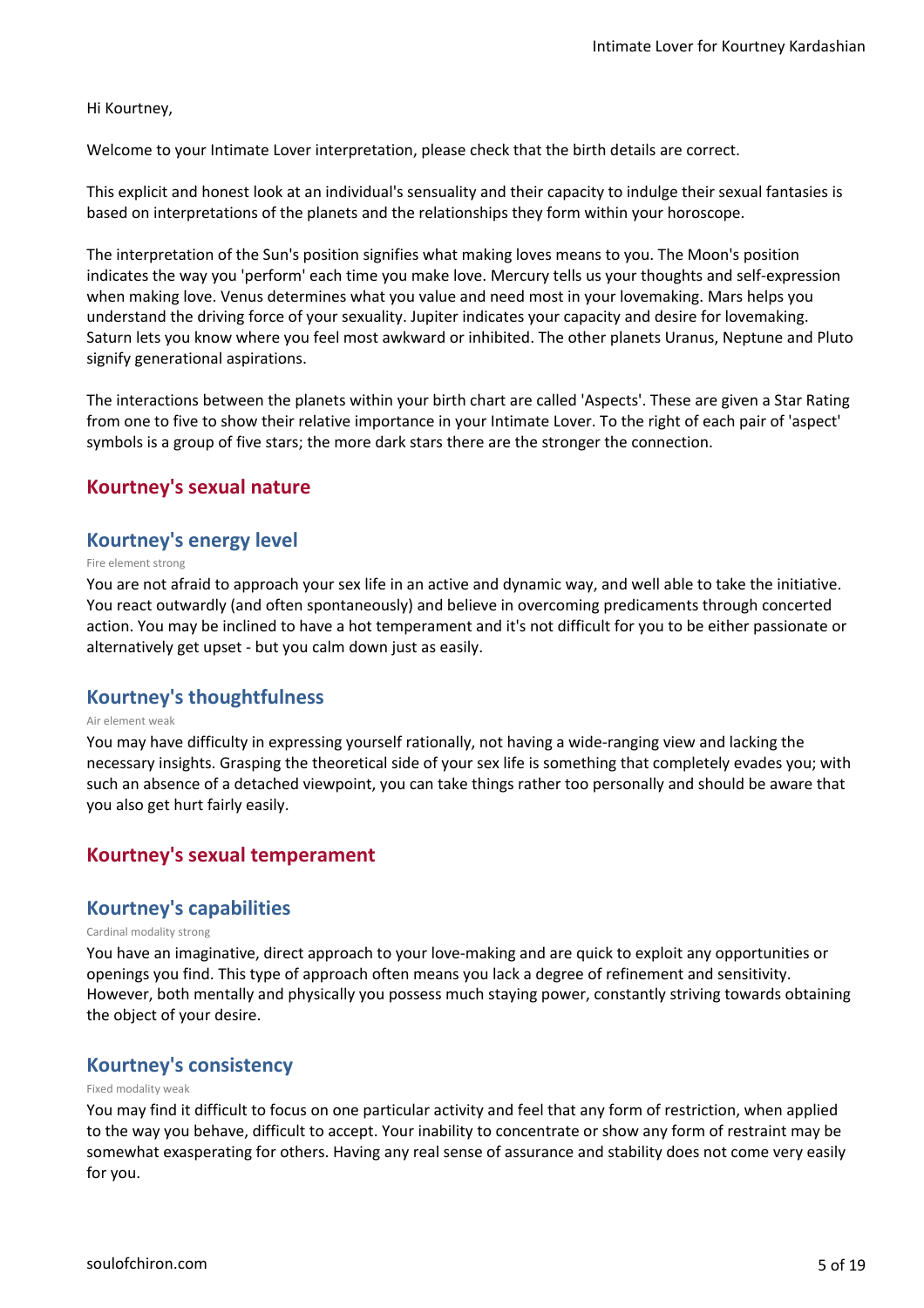### **Kourtney's adaptability**

#### Mutable modality weak

You are lacking in any great sense of subtlety and not very inclined to be as adaptable to certain situations as you might be. This can make you appear to be either rather impatient or otherwise truly oblivious to other people's sexual complexities and any unconventional conduct they may feel inclined towards or have a sexual preference for in their love-making.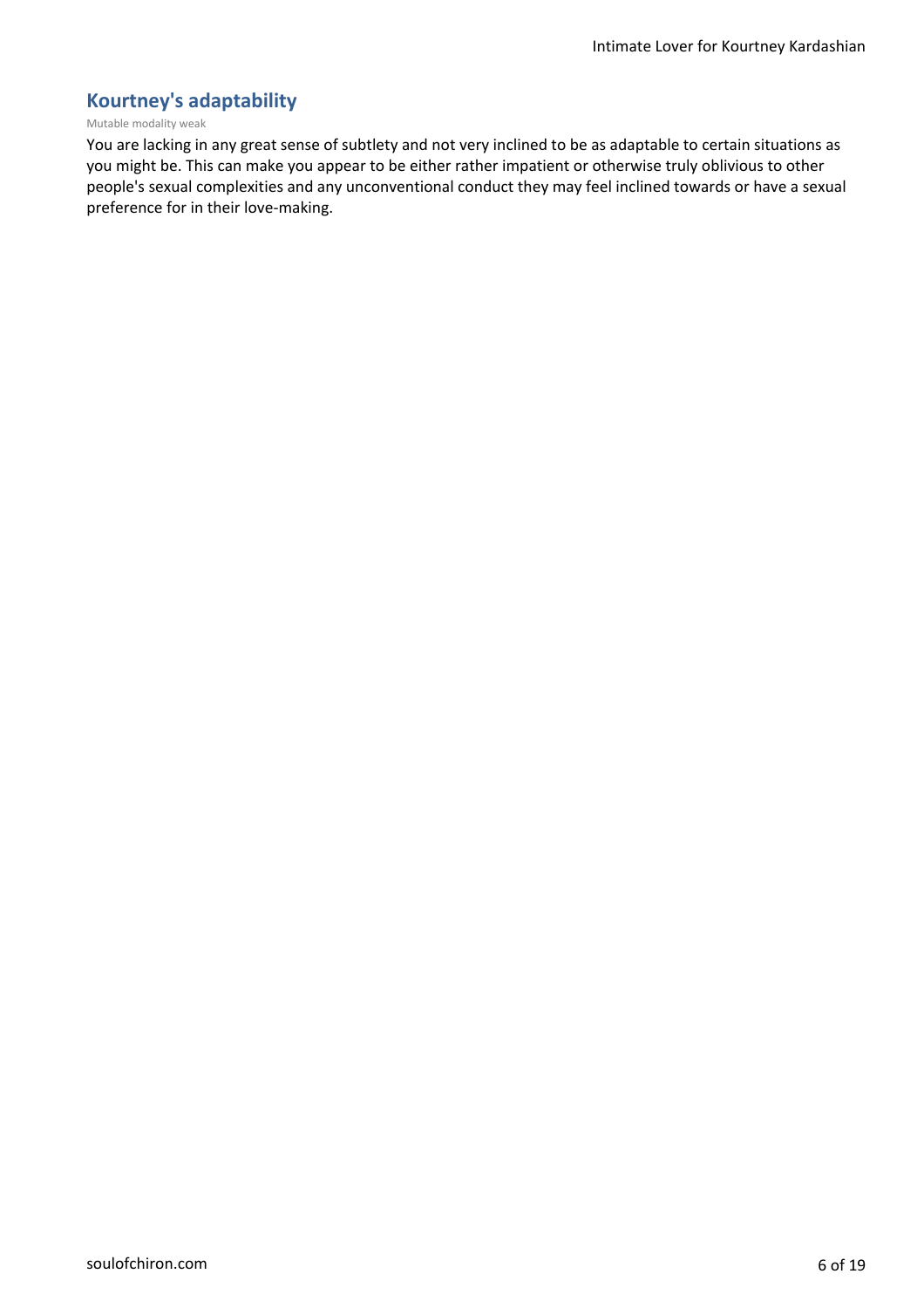### **Kourtney's love-making style**

How others see you - the first impression you give.

### **Pushy** ASM

#### Aries rising

You can be pushy, make the first move, get to the point fast (at times too fast), are passionate, physical, excited, in a hurry, and cool quickly after making love, but you can be ready for more soon afterwards. You often dispense with foreplay preferring the basics that lead to ultra fast orgasm, with an especially high peak. More patience and sensitivity are required to avoid turning off more hesitant, easy-going partners. For longer lasting love you should lay back and not be so forceful.

#### Alternative Rising Sign?

Your Ascendant falls near the cusp of the following sign, so if your birth time is an hour or so later than you have given, you could have Taurus rising.

### **Earthy appeal**  $\overrightarrow{AS\varnothing}$

#### Taurus rising

You have a charismatic, earthy appeal; slow at first but, once aroused, you can be relentless. You have staying power, are affectionate, friendly and inclined towards slow building, intense lovemaking. You can keep going all night with an enthusiastic and inventive partner who is raring to go.

### **Natural - 'Close One' ★★★★★**

#### Ascendant Conjuncts Sun

Your manner is so effortless it seems you're totally in command of all you do. You have a good sense of timing and are able to make the first move with consummate ease and assurance or, if required, you could just as easily wait for a more appropriate moment to arrive.

### **Relentless - 'Close One'** ★★★★☆

#### Ascendant Squares Jupiter

Completely ignoring conventional guidelines, you will go right over the top, have high expectations and desire more than is reasonable to hope for. But you should calm down with age!

### $AS \Box 4$

 $AS \circ O$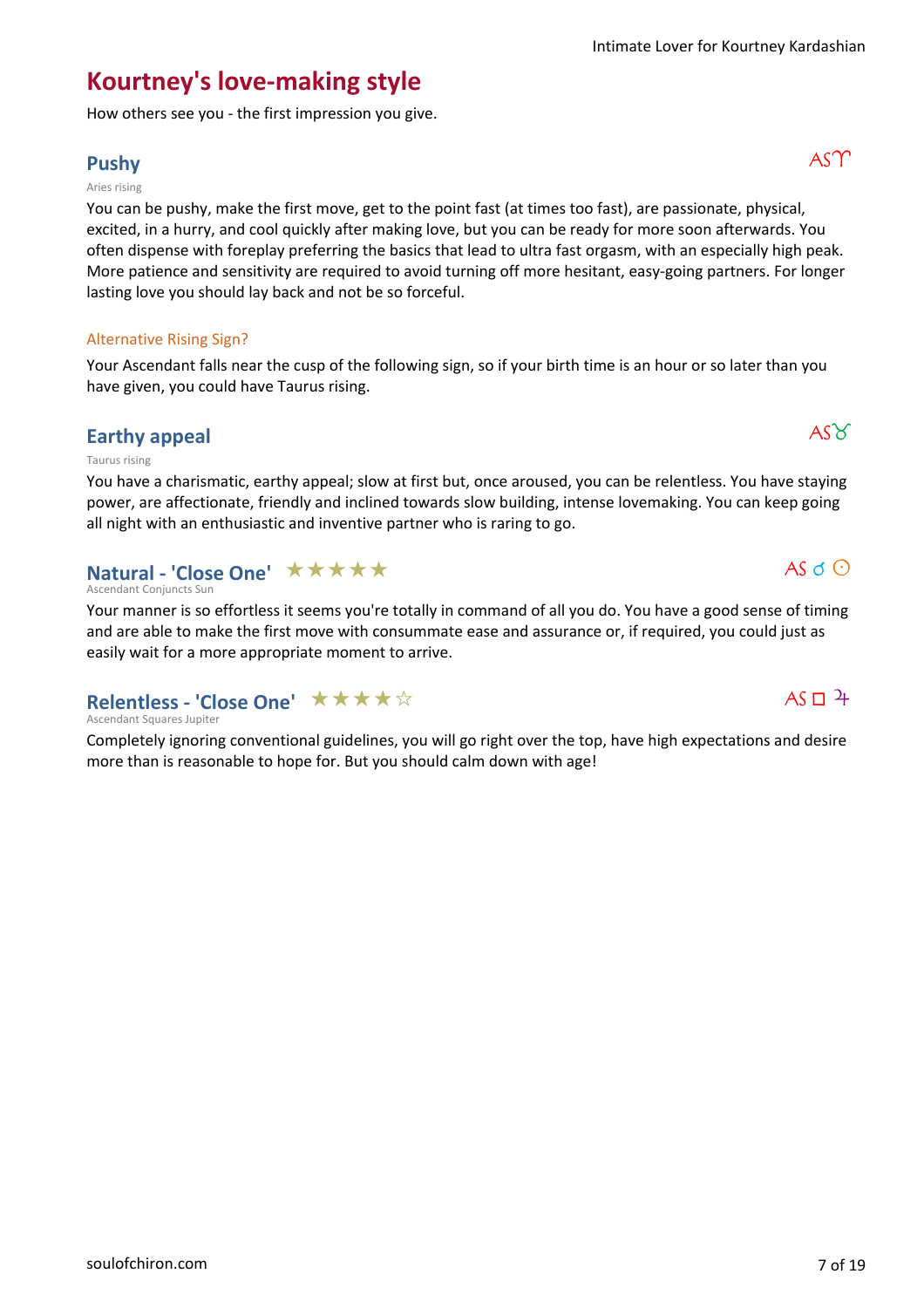$O$ 12<sup>th</sup>

 $O$   $\Box$   $4$ 

 $O \wedge \Psi$ 

### **What making love means to Kourtney**

How you express yourself as an individual.

### **Keen** and an analysis of  $\mathbb{C}[\Upsilon]$

#### Sun in Aries

You like to make the first move but, eager to engage in sex, you can be a bit pushy so need to exercise a little more patience and be more deliberate in your approach. You can leave your partner exhausted and startled, wanting and needing more time and care in your lovemaking technique. Rushing for your own pleasure's sake with high passion and sex drive is OK for you - but you must be more sympathetic to your partner's needs if you do not want to frustrate them.

#### Twelfth House

Forces that are beyond your control; a higher power or ideal.

#### **Clandestine**

Sun in the 12th House

You're a very private person who's difficult to get to know, secretive and with hidden depths that are sometimes unknown even to yourself. To you, lovemaking is an act of self-discovery, so sometimes unsafe or hazardous encounters ensue in your unending search to unravel the mystery that is you. You need a loyal and daring partner in order to flourish.

#### **Practice makes perfect - 'Close One'** ★★★★☆

#### Sun Squares Jupiter

Too much - or not enough? Sometimes overwhelming your lover - sometimes leaving them wanting more. It's difficult for you to get your lovemaking just right; but practice can lead to perfection!

### **Spell binding ★☆☆☆☆**

Sun Trines Neptune

You have lofty ideas of romance; a dream lover who thrives on passionate feelings of romantic desire and sexual attraction - ever hopeful of the ultimate 'merging' with another.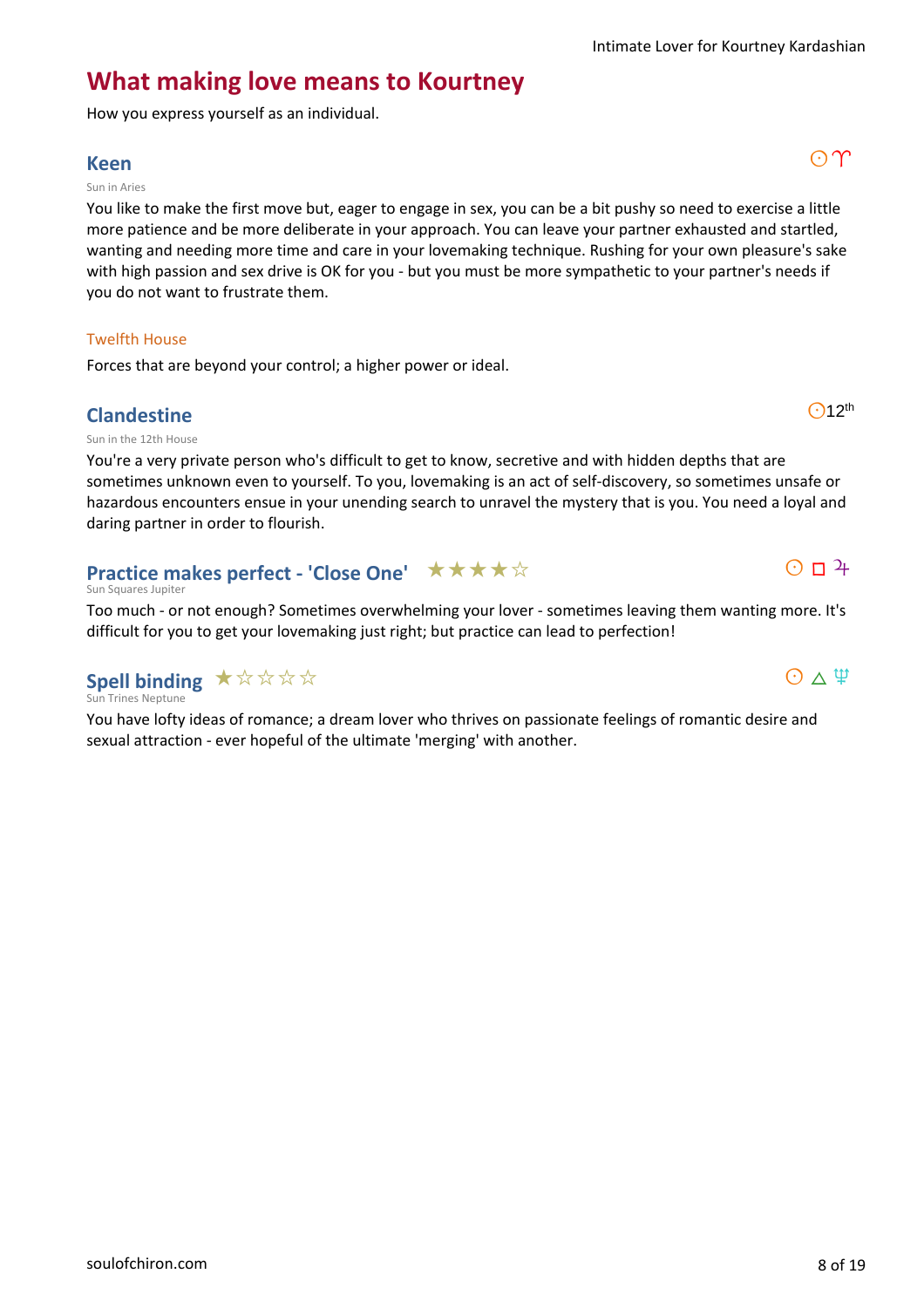# **The way you 'perform' when you make love**

Your immediate reactions; your emotional and compassionate nature.

### **Seeks reassurance** show that the set of  $\mathbb{R}$  is  $\mathbb{S}$  is  $\mathbb{S}$  is  $\mathbb{S}$  is  $\mathbb{S}$  is  $\mathbb{S}$  is  $\mathbb{S}$  is  $\mathbb{S}$  is  $\mathbb{S}$  is  $\mathbb{S}$  is  $\mathbb{S}$  is  $\mathbb{S}$  is  $\mathbb{S}$  is  $\mathbb{S}$  is  $\mathbb{S}$  is

#### Moon in Capricorn

You can be a serious and shy lover who is very uncomfortable in those lovemaking situations where spontaneous sex and exuberant reactions seem called for. You need, therefore, to be reassured by your lover, because although you can be a little slow at first, you will go all the way with plenty of love and encouragement.

#### Ninth House

Your depth of understanding; your more intuitive faculties.

#### **Adventurous**

#### Moon in the 9th House

Eternally searching for new horizons to explore, you respond best to a lover who is as adventurous as you are. Every new experience you have together will enrich your level of sexual satisfaction and fuel your fantasies even more.

### **Brazen - 'Close One' ★★★★**☆

Moon Squares Mars

Ready, willing and able, you're often 'up for it'! Trouble is; you're impulsive and inclined to act on the spur of the moment, so when your alternating moods change just as swiftly, you either orgasm too late or too soon. You're just as liable to pick a fight - when all you really want is sex!

#### Moon Trines Saturn **Dependable** \*\*\*\*\*

You know just how to look after, and care for, your lover. You're consistent, protective and always aware, even from afar, so you'll give all that is required.

### **Control freak**  $\star \star \star \star \star \star$

Moon Squares Pluto

You're liable to use sex to exert power over your partner. You are perfectly capable of controlling your own desires in order to have others do your bidding and for you to be in total command.



 $D \wedge 5$ 





 $\mathbb{D}$  gth

 $D \Pi d'$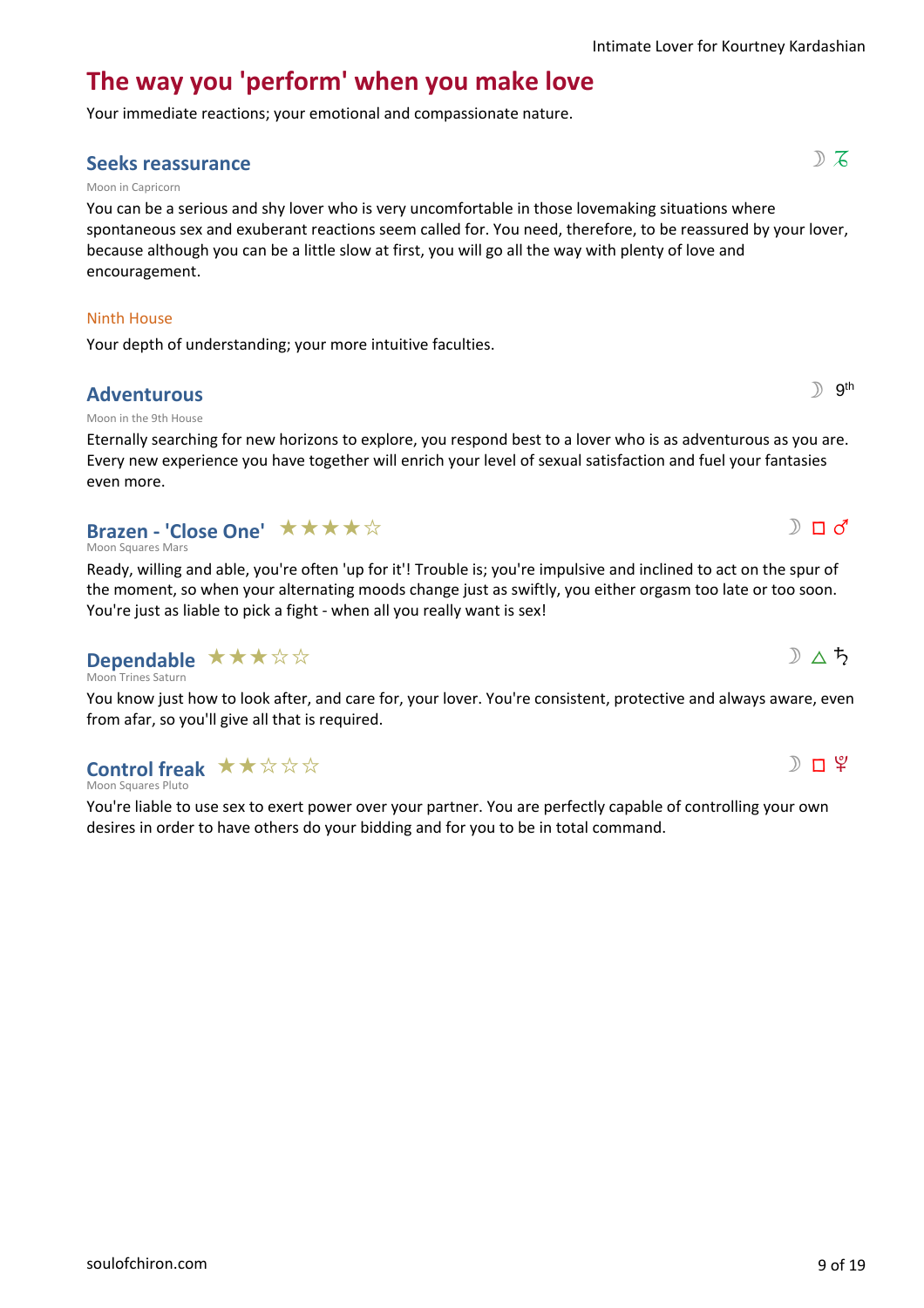# **Kourtney's thoughts and self expression when making love**

Communication skills; how you think and receive information from others.

### **Spontaneous** d 1

#### Mercury in Aries

You are a fast thinker who makes love spontaneously, indulging in activities that can be a lot of fun. Your desires are clear-cut and you don't elaborate much on your sexual technique; never lingering too long you make your mark and then move on. Try to develop your fantasies more - and don't leave your partner behind!

#### Twelfth House

Forces that are beyond your control; a higher power or ideal.

### **Thought provoking**

#### Mercury in the 12th House

Conveying your needs can sometimes be a problem, but body language can save the day. Privacy is of paramount importance to you and will not be given up easily. Your penetrating depths of understanding, and fearlessness of consequences, are how you learn and grow as a lover.

### **Panache ★★☆☆☆**

Mercury Conjuncts Venus

You have exceptionally good taste and are more than adequately able to express your desires. Imaginative and refined when it comes to sex, you're pleasing on the eye with a stylishness well suited to sizzling situations.

### Limitless - 'Close One' **★★★★★**

Mercury Trines Jupiter

You have a boundless imagination that is capable of positive and determined action. You're likely to be sensible about what's suitable to indulge in - but also open to all suggestions.



 $\Phi$  d  $\Phi$ 

 $\overline{2}$  12<sup>th</sup>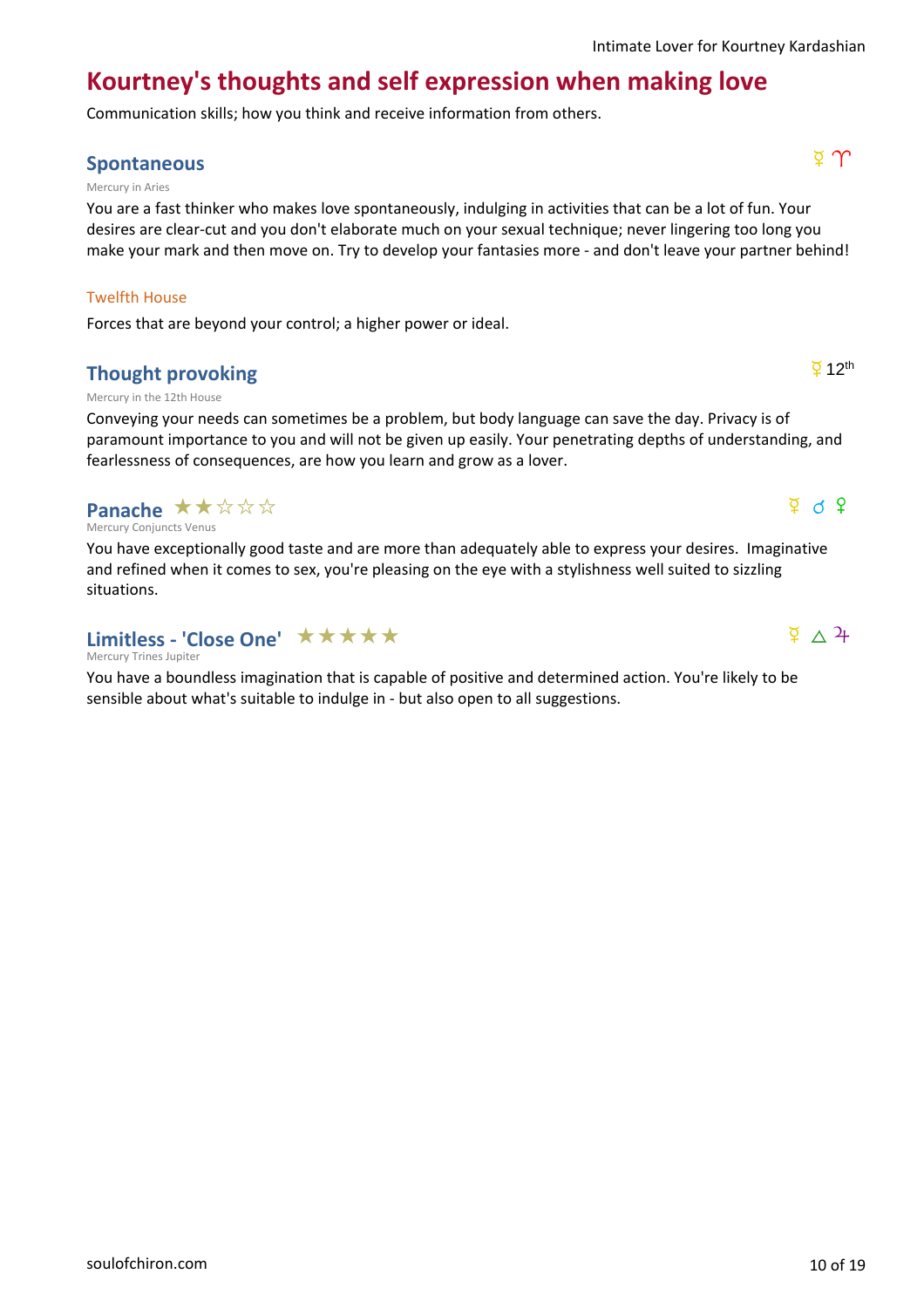### **What you value and need most**

How you express your emotions within personal relationships.

### **Fusion**  $\qquad \qquad \qquad$   $\qquad \qquad$   $\qquad \qquad$   $\qquad \qquad$   $\qquad \qquad$   $\qquad \qquad$   $\qquad \qquad$   $\qquad \qquad$   $\qquad \qquad$   $\qquad \qquad$   $\qquad \qquad$   $\qquad \qquad$   $\qquad \qquad$   $\qquad \qquad$   $\qquad \qquad$   $\qquad \qquad$   $\qquad \qquad$   $\qquad \qquad$   $\qquad \qquad$   $\qquad \qquad$   $\qquad \qquad$   $\qquad \qquad$   $\qquad \qquad$   $\$

#### Venus in Pisces

You are likely to treasure the unspoken link with your lover. You desire to melt into one with your partner, experiencing this as an uplifting revelation. You are totally unselfish, giving your all - and you want this to be reciprocated. You will thrive on fantasies about your lover, which leads to the arousal of your unbounded imagination and desires.

#### Twelfth House

Forces that are beyond your control; a higher power or ideal.

### **Mysterious**

#### Venus in the 12th House

Your true desires are a mystery; time and care is needed before committing to a love affair. You enjoy privacy in order to explore the boundless depths of passion, love, pain, anguish and torment that for you, somehow, are exquisitely merged. You're drawn to secret affairs but you shouldn't take them too seriously.

### **Insatiable ★★☆☆☆**

#### Venus Trines Jupiter

You hunger for more, take part regardless and have an 'anything goes' attitude. You're very positive about sex, know what is acceptable and enjoy it whenever possible.

#### Venus Trines Uranus **Extraordinary** ★★★☆☆

You have an unusual, far-ranging desire accompanied by a good sense of the limits of what's reasonable. There is also a strong craving for anything new or unconventional that can be enjoyed.

#### Venus Squares Neptune **Unclear ★★★☆☆**

Your vague fantasies are not easy to achieve and your lack of clarity, or unrealism, inevitably results in dissatisfaction. It is difficult for you to focus on, and bring about, your desires.

### $P \cap \Psi$

### $912$ <sup>th</sup>

# $P \triangle H$

# $9^{\circ}$   $\wedge$   $3^{\circ}$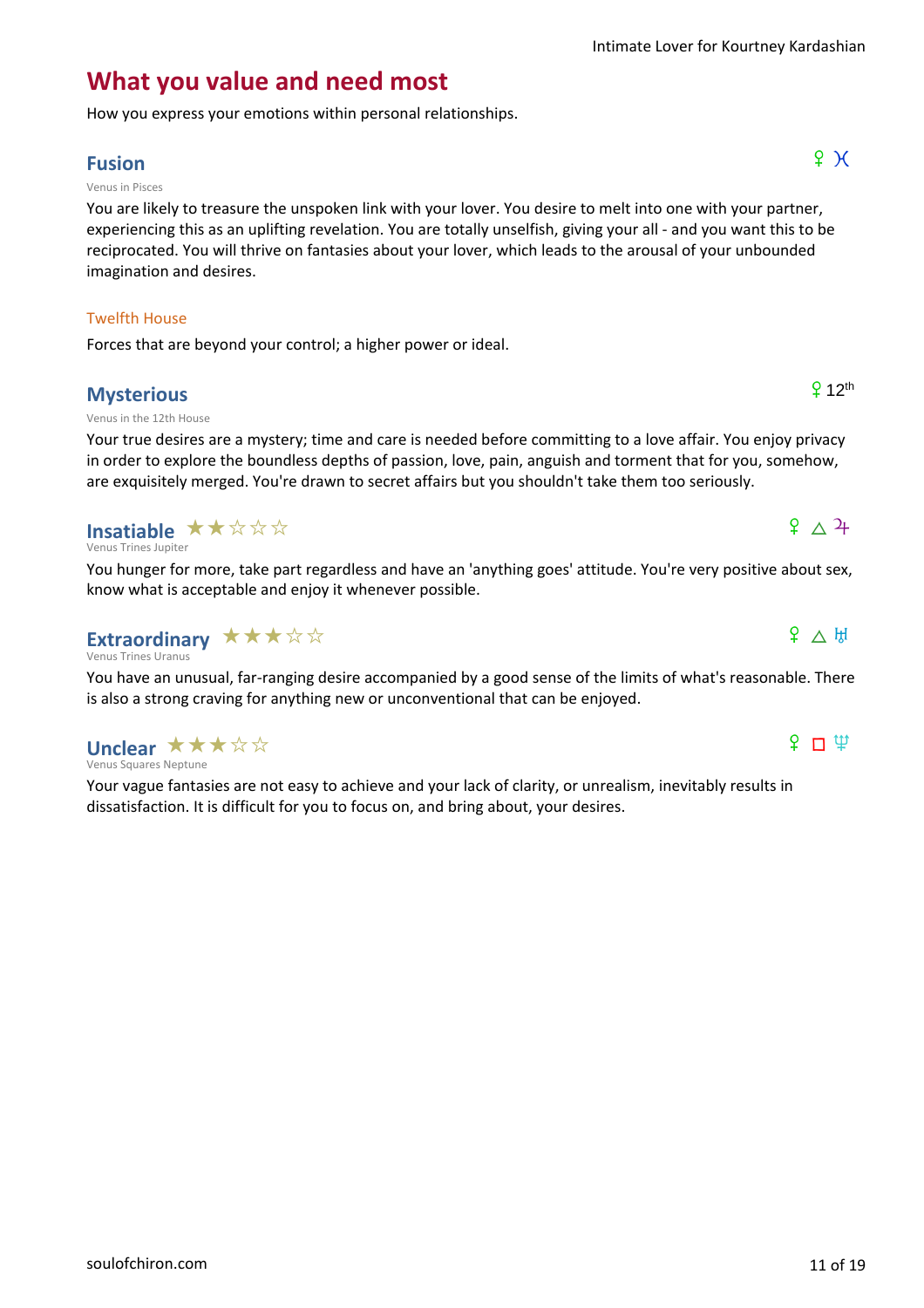### **The driving force of Kourtney's sexuality**

Your sex drive and stamina and the way you assert yourself and express your desires.

### **Energetic** g1

#### Mars in Aries

You are a lover who is good at making speedy and decisive moves. You have a highly intense energy level, which can spurt rather hot and quickly, but you can just as easily fade as fast as you came. You are very easily aroused and can be just as easily satisfied. You need to practise slowing down so you can give your partner the full measure of lingering satisfaction that is yours to give them. If you cannot do it the first time, save some in reserve for next time you make love to them - and make it soon!

#### Twelfth House

Forces that are beyond your control; a higher power or ideal.

#### **Intensity**

Mars in the 12th House

Sexual energy such as yours is difficult to come to grips with. You have an indefinable urge to find true sexual gratification that seems impossible to achieve, but which should, eventually, be well worth the wait. It is of paramount importance that you take great care when exploring the uncharted realms and unfamiliar territory in search of the rewarding experiences you seek.

Mars Quincunx Saturn Inhibited  $\star \star \; \star \; \star \; \star$ 

You need to have belief and confidence in your ability to succeed and persevere with your tendency to give up too soon. You must make up your mind about what it is that you desire and then go for it.





### $\sigma$ <sup>12<sup>th</sup></sup>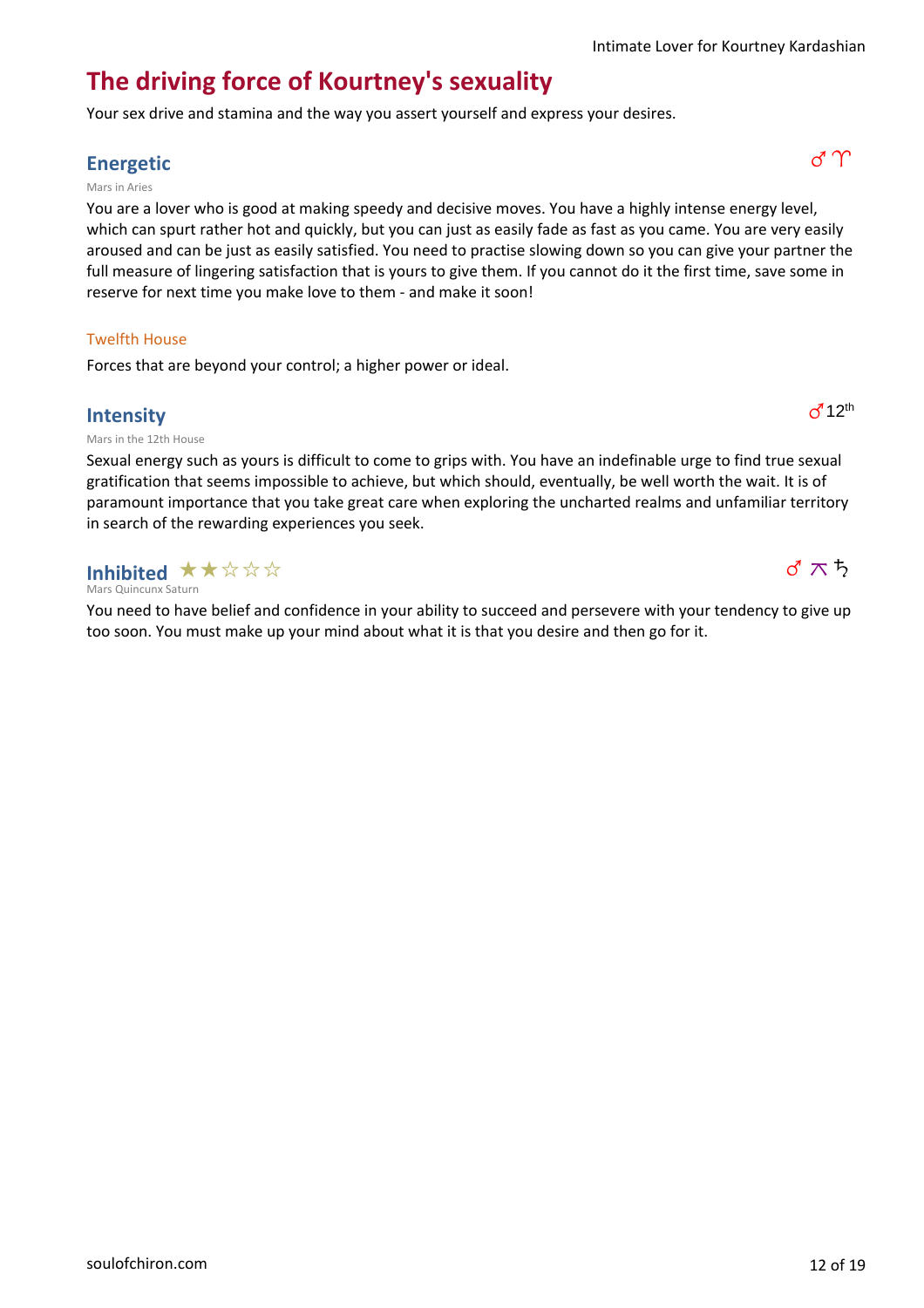### **Kourtney's capacity and desire for lovemaking**

Your sense of fun, optimism, generosity and what you believe in most.

### **Penetrating**  $\frac{1}{4}69$

#### Jupiter in Cancer

You can be a passionate and steamy lover. You tend to be protective towards your partner and require penetration in perfect privacy. When away from outside interference you can get to ecstatically high levels of sexual arousal. This passionate intensity inevitably leads to melting and all-consuming intimacy with your lover, which leaves you unavoidably and unbearably undone, with all known barriers blown away - totally spent!

#### Fourth House

Deep inner feelings and habits.

### **Big hearted**

#### Jupiter in the 4th House

You create an ample, loving environment to please partners and achieve your secret dream. The existence of a secure home enables love fantasies to grow and enthusiasm for an intimate life to become a reality.

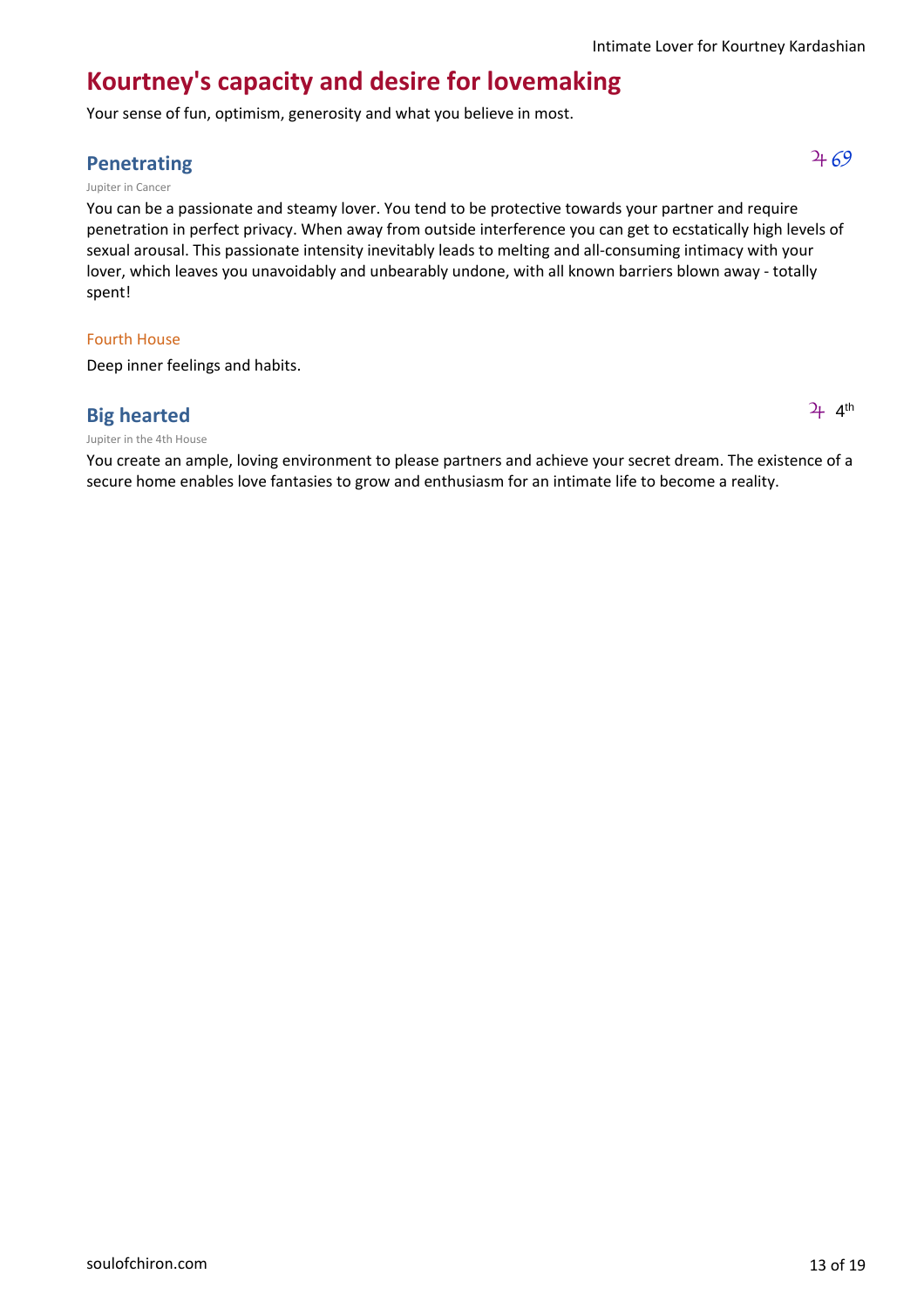### **Awkwardness or inhibitions**

Your sense of responsibility and lessons you have to learn.

### Disapproving ちゅうしゃ しょうしょう しょうしょう しょうしょう しょうしょう しょうしょう しょうしょう しょうしょう しょうしょう しょうしょう しょうしょう しょうしょう しょうしょう しょうしょう

#### Saturn in Virgo

Your love life must be orderly, practical and full of familiar routines in order for you to feel comfortable with yourself. Be careful, however, not to let 'order' become the be-all and end-all, or you may become cold, crass and unfeeling. You are very critical of yourself and others, indeed at times quite disapproving. Try to relax a bit and allow yourself the freedom to fail once in a while.

#### Fifth House

Where you express yourself freely and without inhibition.

#### **Sex is serious**

#### Saturn in the 5th House

For you, sex is a serious matter and not something to be taken lightly. Perfection is the only thing that will do and intensity is your pleasure principle. Try to lighten up a little, don't be so demanding - more spontaneity could bring enjoyment to you both.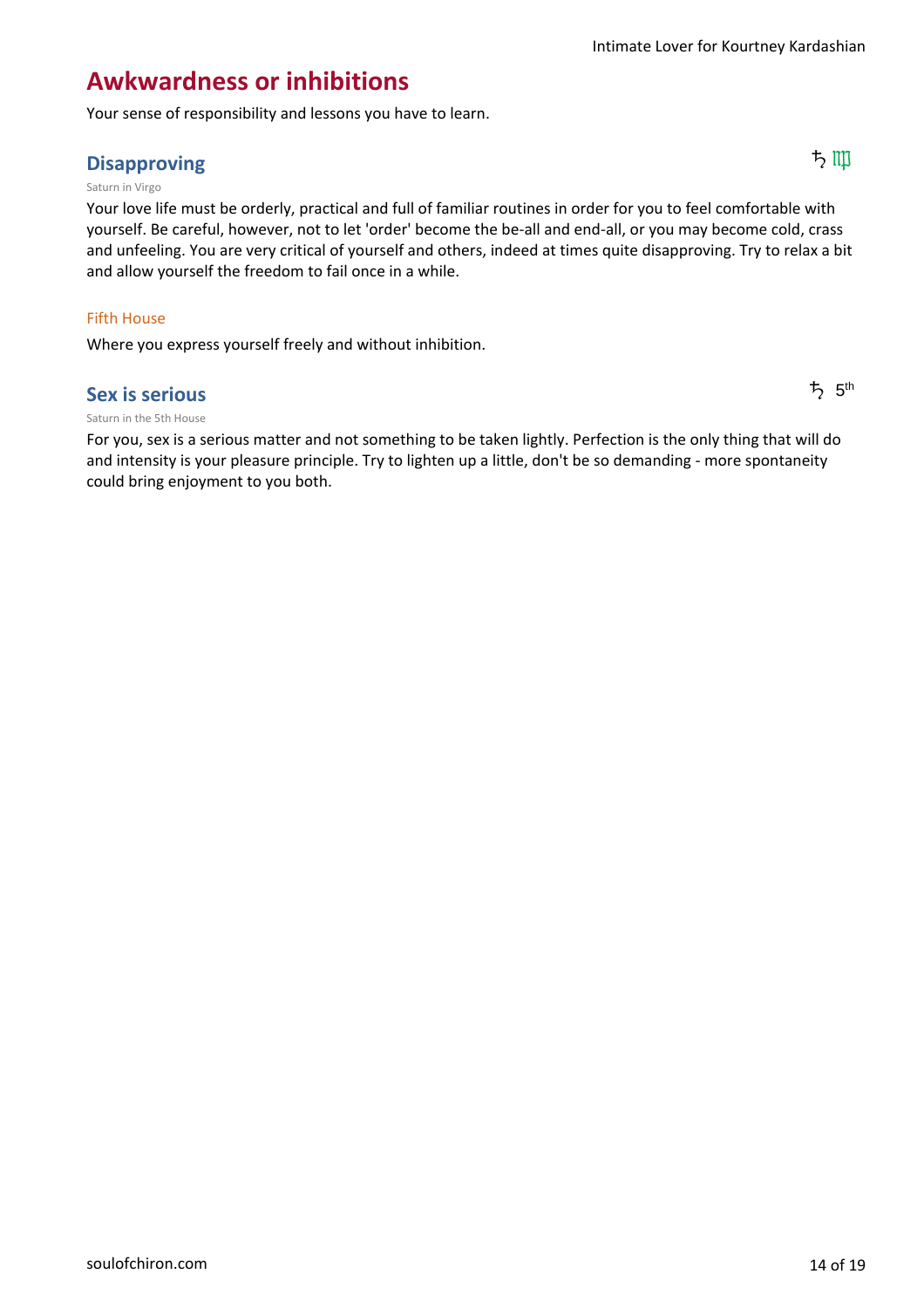### **Inventiveness and spontaneity**

Your imagination, initiative and ingenuity.

### **Enlightened** Enlightened

#### Uranus in Scorpio

Explores the mysterious depths of sexuality and is able to experiment without fear of consequences. Honestly confronting your inner feelings will be an enlightening and rewarding experience.

#### Seventh House

How you express yourself in your relationships and the qualities you look for in others.

#### **Impulsive**

H<sub>H</sub> 7<sup>th</sup>

 $H \times \Psi$ 

#### Uranus in the 7th House

You crave creative expression; especially with unusual partners who may be interested in way out sexual experiments and can be liable to go through unexpected break ups with all the accompanying upset and turmoil. You should think twice before hastily ending a relationship when all that's needed is a little breathing space.

### **Leading question - 'Close One'** ★★★★☆

#### Uranus Semisextile Neptune

A heady mixture of love and being 'under the influence' of a lover's powerful charms that leads to spiritual union. Sex is another matter - and may not be what this is about.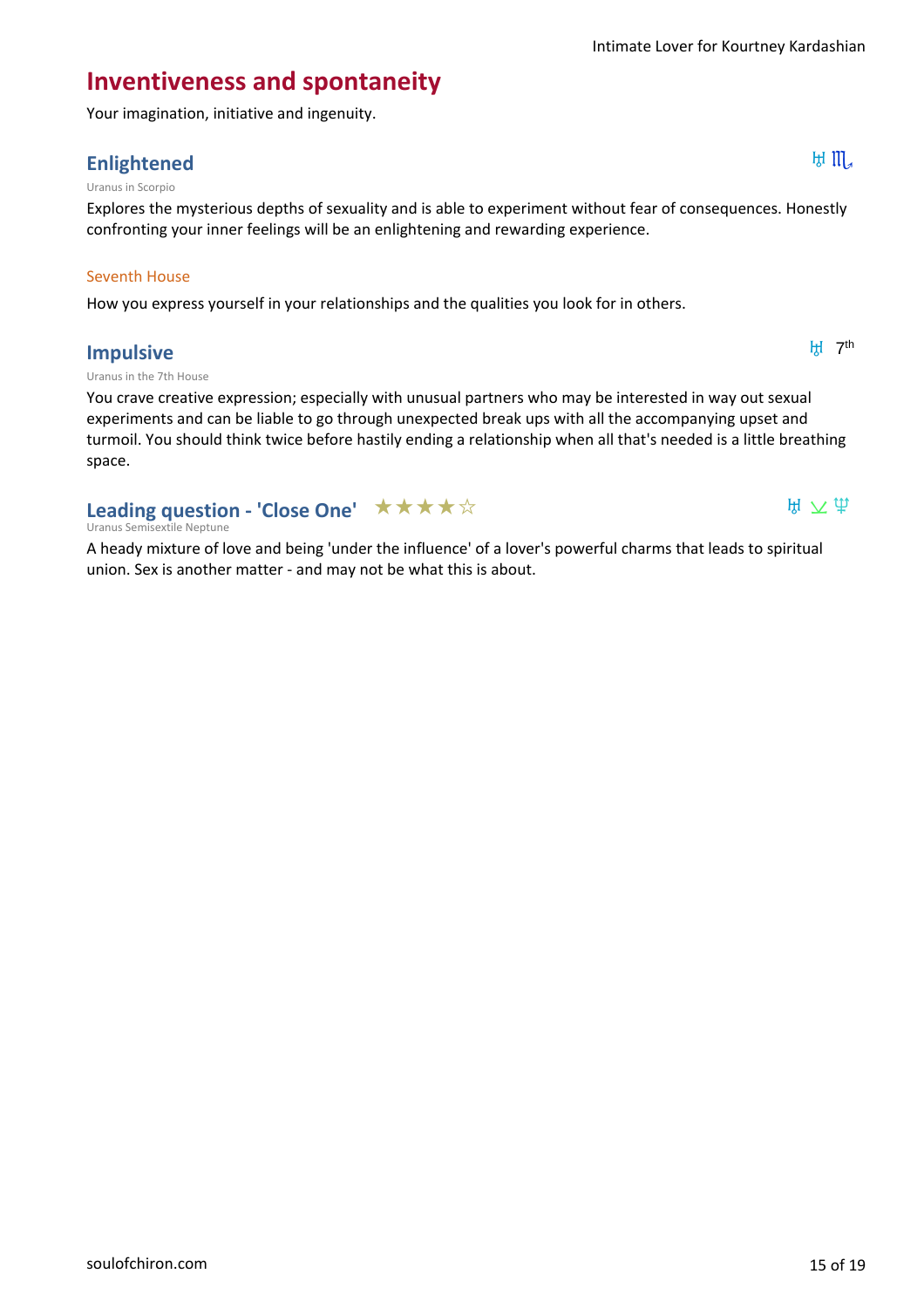$\Psi$  8<sup>th</sup>

 $\Psi$   $\star$   $\Psi$ 

### **Dreams, fantasies and imagination**

Reveals your inner ideals, expectations and creativity.

### **Opinions**  $\Psi \times$

Neptune in Sagittarius

Your opinions about what is an ideal relationship may be clouded. You imagine it should be straightforward and uncomplicated. Rather than expect others to automatically fit your norm, seek those who actually do.

#### Eighth House

Relationships where you relate to others on a deeper, more emotional level.

#### **Enduring passion**

Neptune in the 8th House

You seek lasting passion and are willing to expend a great deal of time and energy on understanding both yourself, and your partner's, innermost motivations, feelings and desires. You may imagine more than is actual reality as fantasies cloud your powers of discernment.

### **Certainty ★★☆☆☆**

Neptune Sextiles Pluto

An unrelenting inner energy stimulates fantasy from one phase to the next. Satisfaction is not in the act itself, but in powerful belief.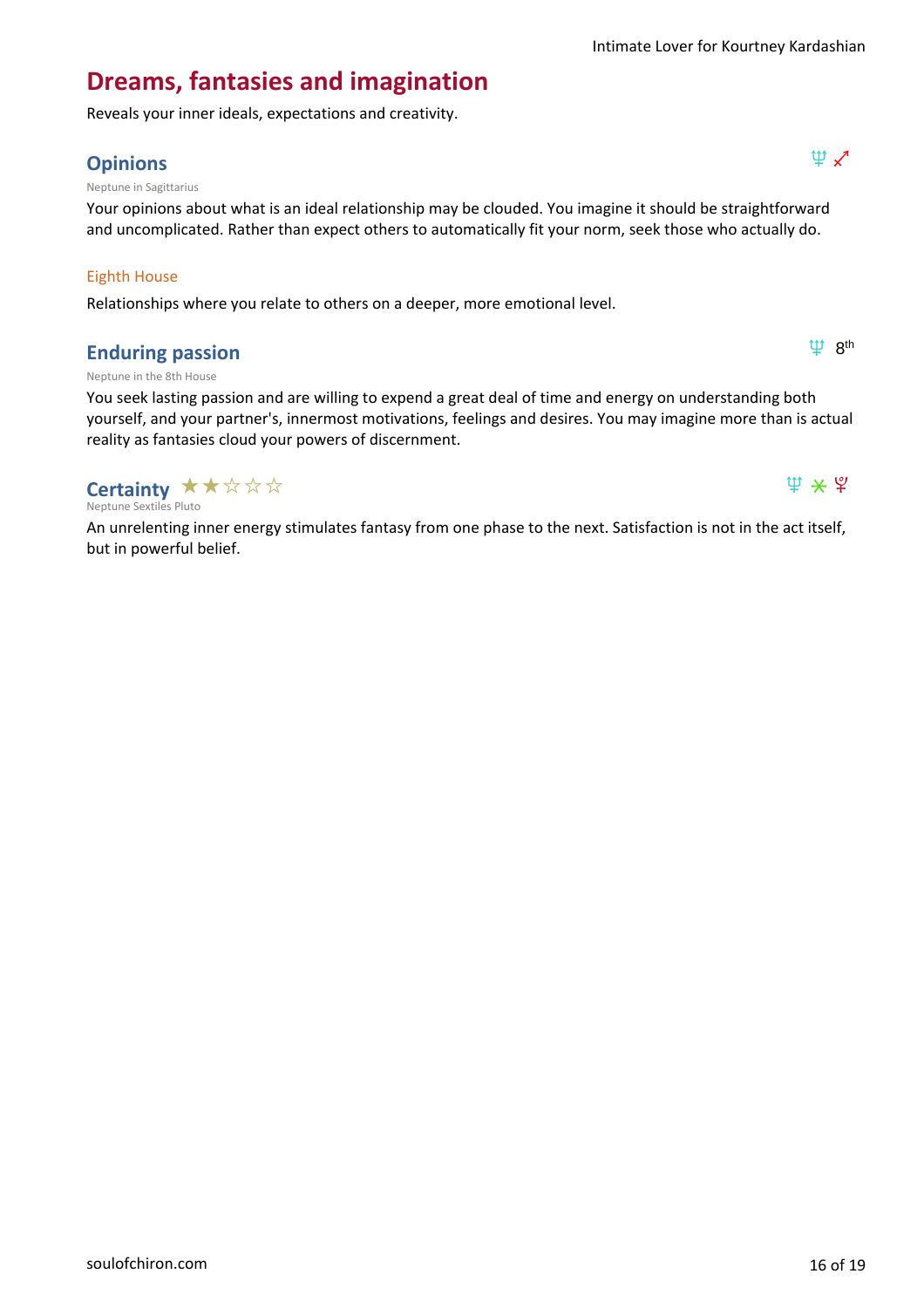### **Unconscious depths and intensity**

What motivates you.

### **Transformer**  $\mathfrak{P} \rightarrow$

#### Pluto in Libra

You are part of a generation unable to accept things as they are. Intent on improving the equality between the sexes, you will not be content until changes are brought about - regardless of the upheaval that this entails.

#### Sixth House

The interaction of your mind and body.

#### **Breaking rules**

 $94.6$ <sup>th</sup>

#### Pluto in the 6th House

Well acquainted with the conventions of good sex and expert at giving your lover pleasure, you will expect them to do specific things for you in return. Dare to play at breaking the rules now and again for sexual pleasure to be further enhanced between you.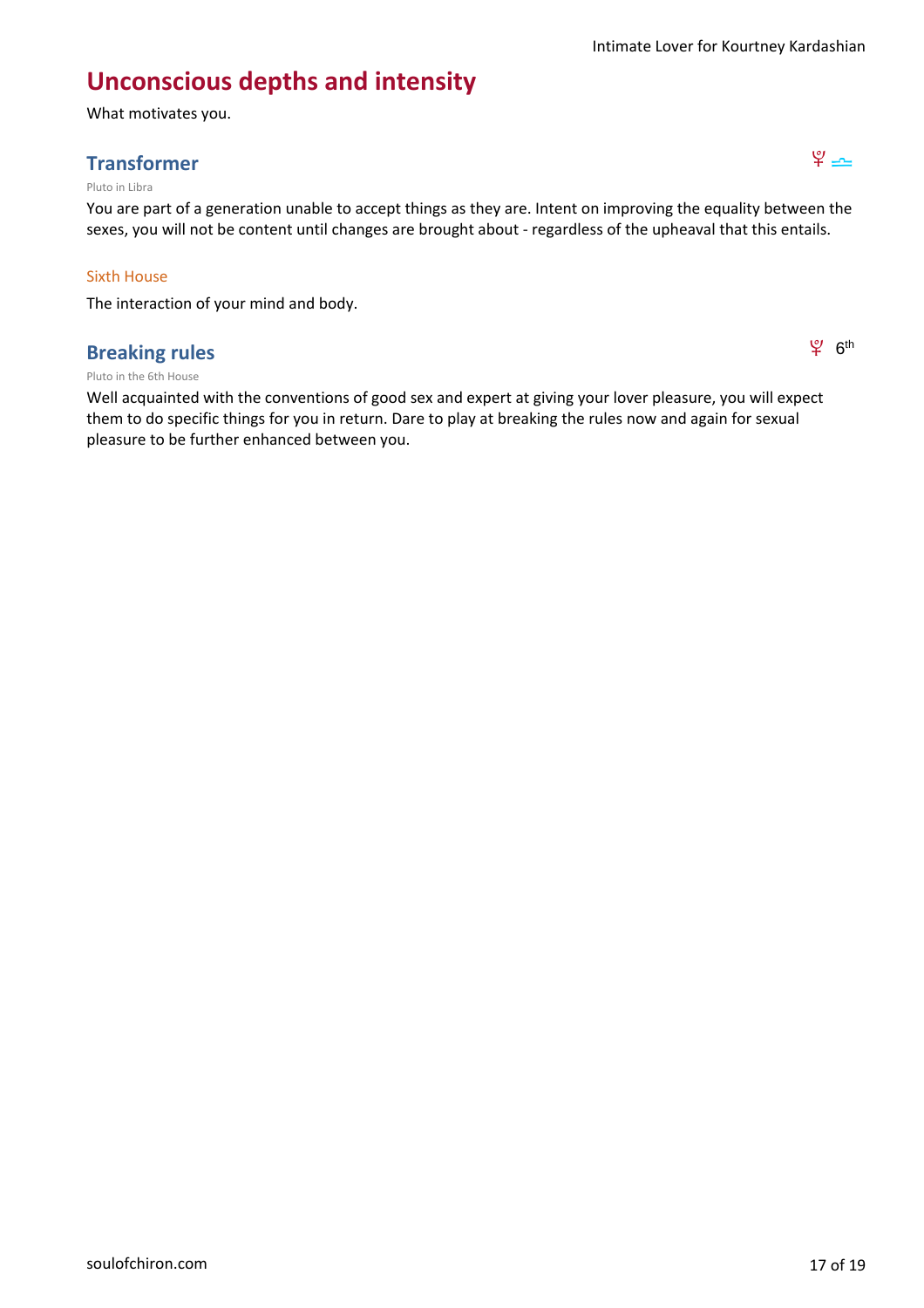$MC$  d  $D$ 

 $MC \times H$ 

## **Preconceived ideas about Kourtney's sexuality**

What you can achieve.

### **Staying power**  $MC\overline{6}$

#### Midheaven in Capricorn

A reputation for being cautious and conventional allows unexpected, comparatively small gestures, to make an impact. You have great staying power and should make certain you develop a more encouraging approach rather than adopting one that may discourage prospective partners.

#### Midheaven Conjuncts Moon Status \* \* \* \* \*

You have a high profile public image that's well liked by everyone and are capable of great empathy with lovers who are sure to be at your beck and call. You love the limelight.

#### Midheaven Sextiles Uranus **Curious ★★☆☆☆**

Your being known for original technique is more than just a rumour! You react well to any type of proposal involving a change, or any suggestion to try something new.

Program & Text Copyright ©2019 Stardm Ltd

### **MORE PERSONAL ASTROLOGY READINGS**

#### **RELATIONSHIPS**

#### **SOUL MATES**

How to improve your relationship! - Identifies the positive qualities you share in order to achieve more happiness together.

#### **STAR LOVERS**

Secrets of a better relationship - How you feel about each other, the way to make a success of being together.

#### **RELATIONSHIP SUCCESS**

How you behave towards each other - What you need to know and understand about how you attract your partner and keep them.

#### **RELATIONSHIP REALITY**

The connection you have created together - Find out the reality of becoming a couple as you grow into a long term relationship.

#### **INTIMATE LOVERS**

Improve your love-making styles - Gain confidence in your ability to improve your love-making - creating special moments of pleasure together.

#### **PROFILES**

#### **CAREER ANALYSIS**

Upcoming goals and objectives - Qualities that influence your professional working life and potential success.

#### **CHILD REPORT**